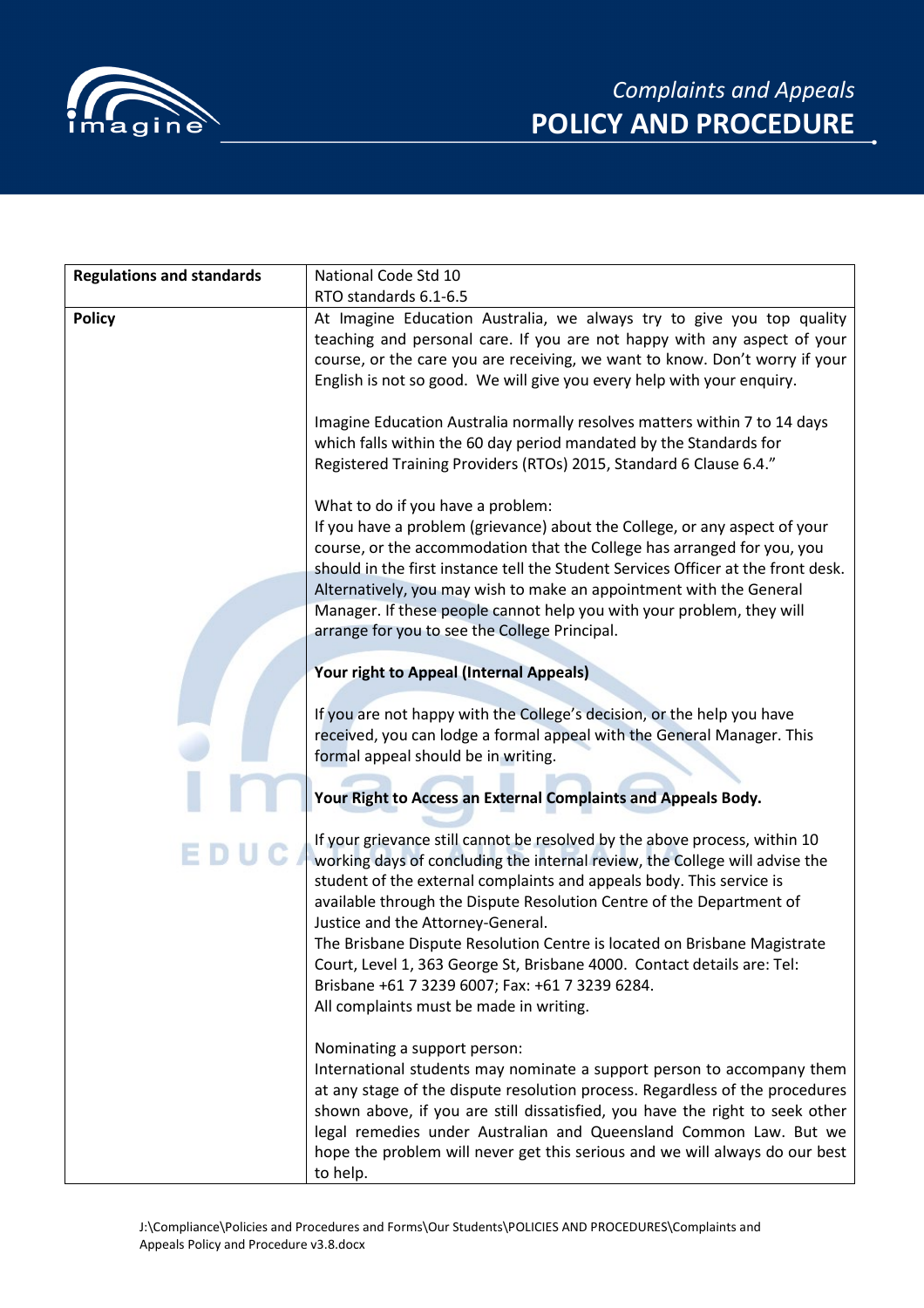



| For International Students on Student Visas: If you wish to lodge an<br>external appeal or complain about this decision, you can contact the<br>Overseas Students Ombudsman. The Overseas Students Ombudsman offers<br>a free and independent service for overseas students who have a complaint<br>or want to lodge an external appeal about a decision made by their private<br>education or training provider. See the Overseas Students Ombudsman<br>website www.oso.gov.au or phone 1300 362 072 for more information.                                                                                         |
|---------------------------------------------------------------------------------------------------------------------------------------------------------------------------------------------------------------------------------------------------------------------------------------------------------------------------------------------------------------------------------------------------------------------------------------------------------------------------------------------------------------------------------------------------------------------------------------------------------------------|
| For Other Students: If you are concerned about the conduct of Imagine<br>Education Australia you may contact the Australia Skills Quality Authority<br>(ASQA). Complaints must be submitted online at<br>http://www.asqa.gov.au/complaints/making-a-complaint.html. Information<br>about how to make an online complaint is available at this site.                                                                                                                                                                                                                                                                 |
| STUDENT GRIEVANCE (INTERNAL COMPLAINTS AND APPEALS) POLICY<br>Purpose<br>To provide a fair, equitable, confidential and timely process for managing<br>grievances lodged by<br>domestic and international students of Imagine Education Australia.                                                                                                                                                                                                                                                                                                                                                                  |
| Policy<br>Imagine Education Australia recognizes that all students have the right to<br>lodge a grievance where they consider there are genuine grounds for doing<br>so, and will address all grievances and complaints in a fair, equitable,<br>confidential and timely manner, incorporating conflict management<br>principles into all grievance processes.                                                                                                                                                                                                                                                      |
| The Imagine Education Australia Grievance and Dispute Resolution Policy<br>and Procedure will be issued to all students prior to enrolment or before a<br>contract is entered into, and again at orientation, or within 7 days of<br>commencement of the course. All Imagine Education Australia employees<br>will, in the course of their duties, refer any complainant to this document.                                                                                                                                                                                                                          |
| Students will be encouraged to discuss expectations and problems openly to<br>avoid escalation of issues. Imagine Education Australia will ensure that the<br>process for lodging and resolving grievances is easily accessible to students<br>and not unduly complex. Teachers will be fully aware of the grievance<br>process and will be committed to resolving any issues to the satisfaction of<br>Imagine Education Australia and the student. In the event that an issue<br>cannot be resolved internally, students will be advised of the appropriate<br>legal body where they can seek further assistance. |
| Grievances will be processed in an appropriate timeframe and details kept<br>confidential in accordance with the Privacy Act. All grievance interviews will                                                                                                                                                                                                                                                                                                                                                                                                                                                         |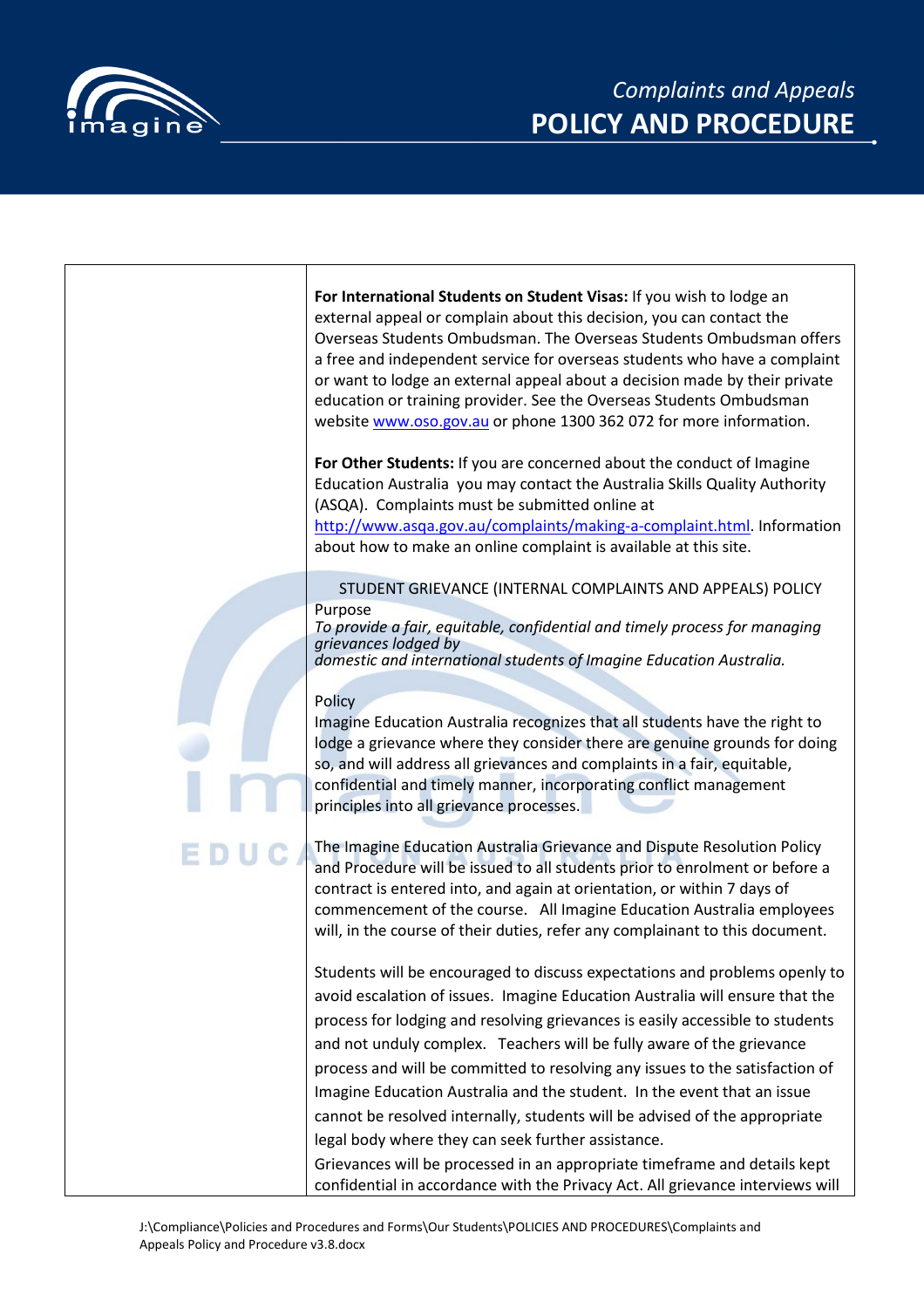



|           | be minuted. Disclosure of information will only occur if the grievance<br>escalates to third party involvement, and Imagine Education Australia is<br>legally required to provide information, or if permission is granted by the<br>student to do so.                                                                                                                                     |
|-----------|--------------------------------------------------------------------------------------------------------------------------------------------------------------------------------------------------------------------------------------------------------------------------------------------------------------------------------------------------------------------------------------------|
|           | Imagine Education Australia will maintain a Grievance Register, where hard<br>copies of documentation will be filed along with a summary of all<br>grievances. Copies of relevant documents will also be kept on the student's<br>file.                                                                                                                                                    |
|           | If an international student lodges a grievance, the student will be referred to<br>the Student Liaison Officer for assistance. Imagine Education Australia will<br>make every effort to ensure that disputes are resolved promptly taking into<br>consideration the length of time the student will be residing in Australia on<br>their student visa.                                     |
|           | The Director-General of the Department of Education has the power to<br>suspend or cancel the registration of Imagine Education Australia or a<br>course if a breach of the requirements of registration provision is proved.                                                                                                                                                              |
|           | The dispute resolution process does not prevent a student from exercising<br>the student's right to other legal remedies.<br>If a decision is made by Imagine Education Australia and the student is not<br>satisfied with the grievance decision, they may appeal the decision.                                                                                                           |
|           |                                                                                                                                                                                                                                                                                                                                                                                            |
| Procedure | Procedure                                                                                                                                                                                                                                                                                                                                                                                  |
|           | If comfortable, the student approaches the person concerned to<br>resolve the complaint or discusses the issue with the relevant teacher.<br>The student may be accompanied and assisted by a support person at<br>any relevant meeting if they so choose. Where an illegal act has<br>occurred, the General Manager is notified immediately and the<br>appropriate authorities contacted. |
|           | If the issue remains unresolved, notify Imagine Education Australia in<br>$\overline{2}$<br>writing of the grievance within 14 days after the discussion.                                                                                                                                                                                                                                  |
|           | The Chief Executive Officer sends a Receipt of Grievance Letter to the<br>3<br>student within 7 days. The student will be advised in the letter that<br>the Student Liaison Officer will be available to manage their needs<br>should assistance be required.                                                                                                                              |
|           | Grievance details are recorded in the Grievance Register.<br>4                                                                                                                                                                                                                                                                                                                             |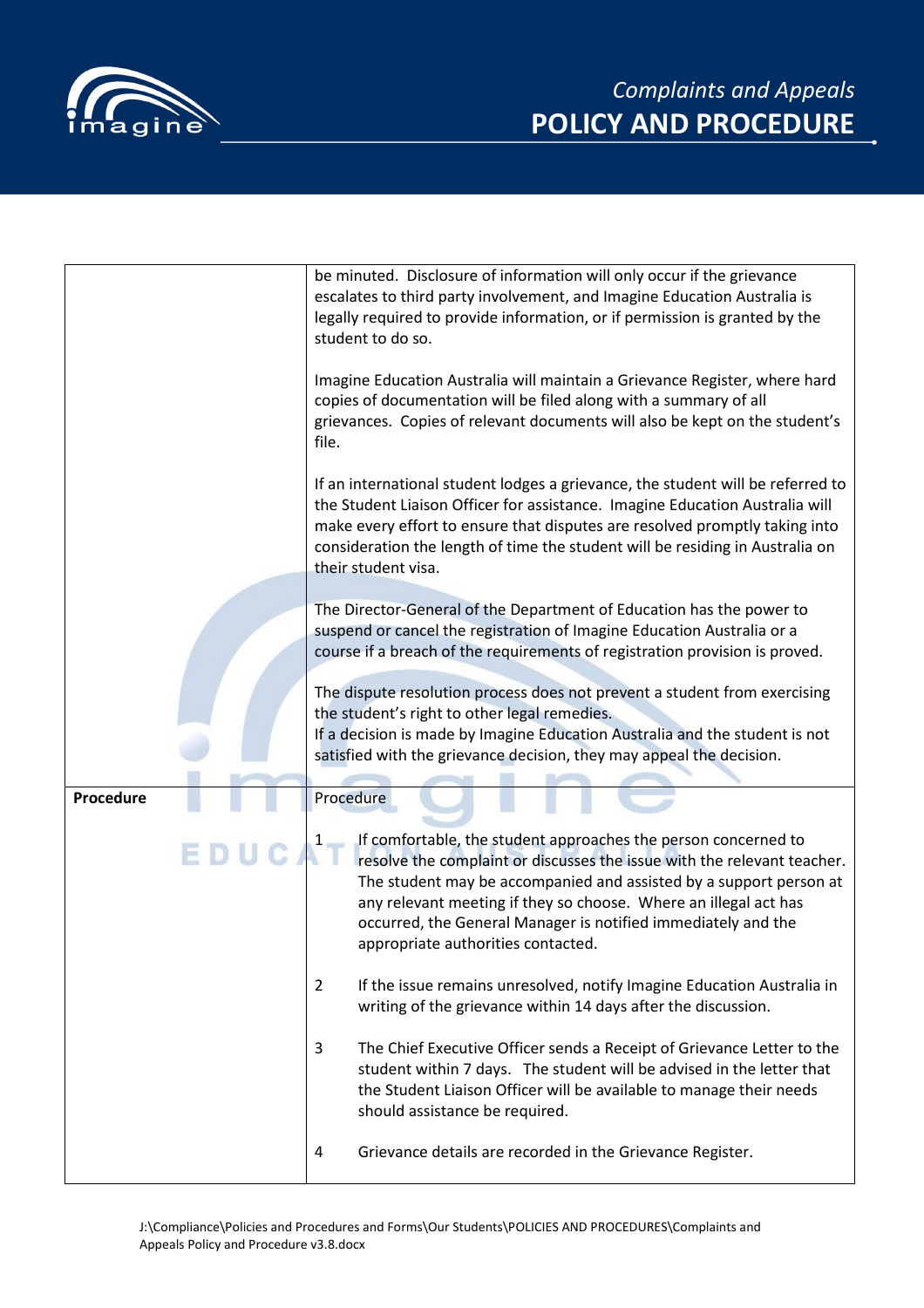

|                 | 5              | The student is offered an interview within 10 working days of receipt<br>of the grievance, and the choice of having their own witness present.                                                                                                                                                                                                                                                                                                                                                                                                                                                                                                                                                                                                                      |
|-----------------|----------------|---------------------------------------------------------------------------------------------------------------------------------------------------------------------------------------------------------------------------------------------------------------------------------------------------------------------------------------------------------------------------------------------------------------------------------------------------------------------------------------------------------------------------------------------------------------------------------------------------------------------------------------------------------------------------------------------------------------------------------------------------------------------|
| E               | 6              | The Chief Executive Officer reviews the grievance and arranges for a<br>suitable Imagine Education Australia representative and witness to<br>attend the grievance interview.                                                                                                                                                                                                                                                                                                                                                                                                                                                                                                                                                                                       |
|                 | $\overline{7}$ | The interview takes place and proceedings are minuted. The student<br>receives a written statement of the outcome, including the reasons<br>behind the outcome.                                                                                                                                                                                                                                                                                                                                                                                                                                                                                                                                                                                                     |
|                 | 8              | If the grievance is resolved at the interview, agreed action is taken<br>and a confirmation letter sent to the student.                                                                                                                                                                                                                                                                                                                                                                                                                                                                                                                                                                                                                                             |
|                 | $\overline{9}$ | Associated documentation is filed in the students file and in the<br>Grievance Register, and in PRISMS for international students, and<br>agreed action taken.                                                                                                                                                                                                                                                                                                                                                                                                                                                                                                                                                                                                      |
|                 | 10<br>11       | If the grievance is not resolved internally, and the student wishes to<br>take the matter further, within 10 working days of concluding the<br>internal review, Imagine Education Australia will advise the student of<br>the contact details of the Overseas Students Ombudsman (ph 1300<br>362 072 ) for International students holding a student visa or for other<br>students the Dispute Resolution Branch, Department of Justice and<br>Attorney-General. There are six Dispute Resolution Centres<br>throughout Queensland and a toll free number of 1800 017 288 is<br>available for students. At present there is no fee for this service<br>however this is subject to change.<br>Further interviews take place as required until the matter is resolved. |
|                 | 12.            | If the external appeal results in a decisions in favour of the overseas<br>student, Imagine education Australia will implement the decision,<br>take action and advise the student in writing.                                                                                                                                                                                                                                                                                                                                                                                                                                                                                                                                                                      |
|                 | 13             | Once resolved associated documentation is filed in the students file<br>and in the Grievance Register, and the outcome noted in the register<br>and/or in PRISMS for international students, and agreed action taken.<br>If it is determined that the grievance was directly due to the actions of<br>an employee or inadequate Imagine Education Australia policies or<br>procedures, Imagine Education Australia will address non-<br>conformances or adjust policies or procedures immediately.                                                                                                                                                                                                                                                                  |
| <b>Reviewed</b> |                | Annually (15/06/2021)                                                                                                                                                                                                                                                                                                                                                                                                                                                                                                                                                                                                                                                                                                                                               |